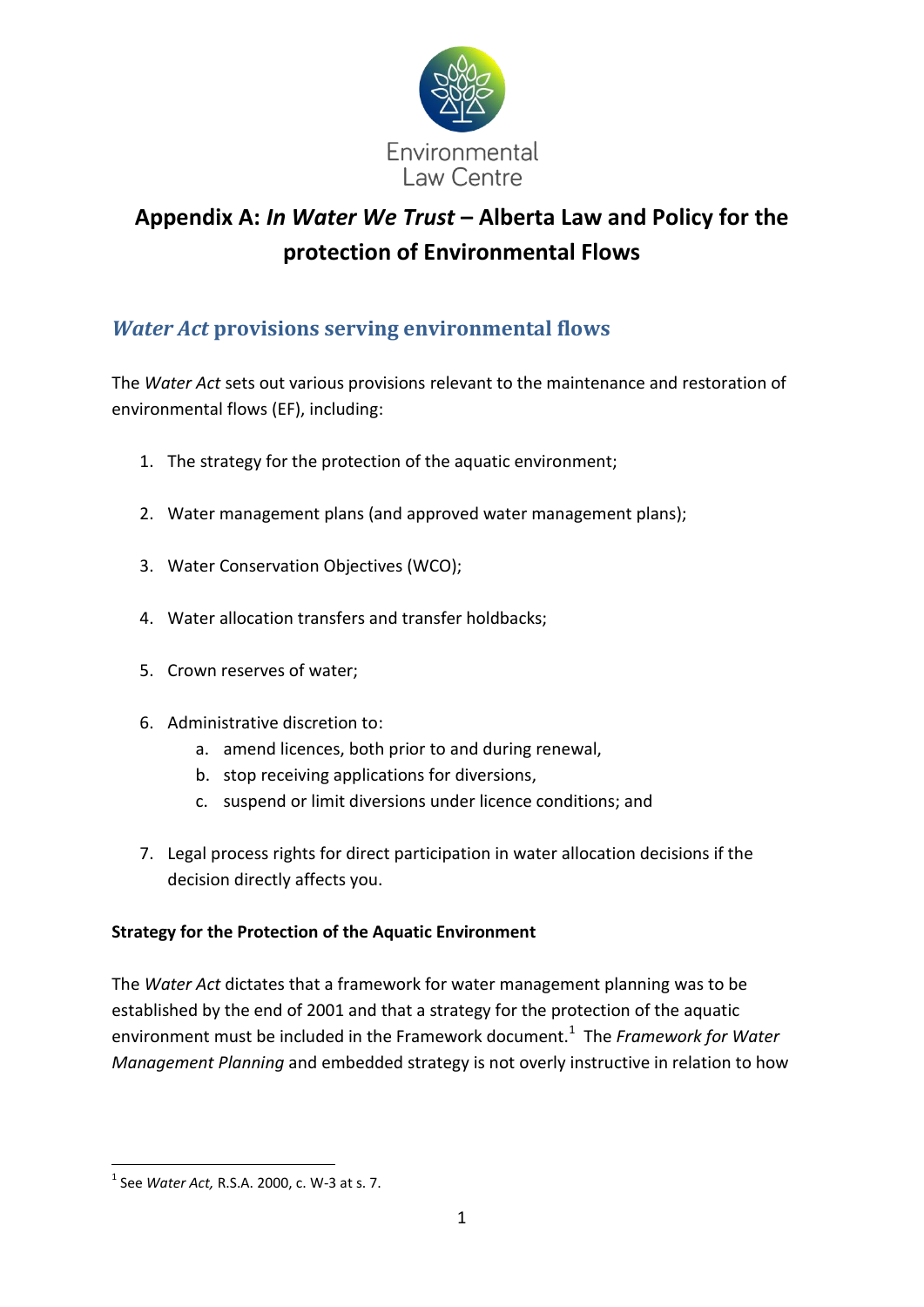

water quantity issues will be dealt with (strategically) to protect the integrity of aquatic ecology. It states: 2

Water withdrawals may reduce flows in rivers and water levels in lakes and wetlands to a point where fish and other aquatic organisms are adversely affected. The challenge will be to balance the water that is needed to protect the aquatic environment with water needed to protect rights granted through licences under the *Water Act*. Water quantity requirements for the protection of the aquatic environment will be balanced in decision-making and planning initiatives under the *Water Act*, including approvals and licences, water conservation objectives and water management plans.

Water quantity objectives are listed to include WCO, instream needs and transboundary agreements.<sup>3</sup> "Achieving protection" relies on existing legislative instruments with no mention about how they will be applied in a strategic manner. A similar approach is outlined for aquatic habitat, which includes instream needs but there is no mention of actual measures to reach a declared environmental state. A description of how the regulatory tools and decisions will achieve "protection" is lacking.

The strategy for the protection of the aquatic environment fails to provide anything but simple assurance that government discretion will balance outcomes. Strategic direction and guidance is not provided and a lack of definitions and failure to articulate relevant empirically measurable outcomes ensures that the "balancing act" is difficult if not impossible to evaluate. This reflects a more general policy tendency to rely on discretion and nebulous motherhood ecological statements with no clear guidance to preserving ecological flows.

#### **Water management plans**

Water management plans play various roles within the water management system created by the *Water Act*. Where a plan is created (by Director or another person) but is not approved it may be considered in the water licencing decision.<sup>4</sup> Where the provincial

 2 Alberta Environment and Sustainable Resource Development, (Edmonton: Alberta Environment and Sustainable Resource Development, undated) online:

<sup>&</sup>lt;http://www.environment.alberta.ca/documents/Framework\_for\_water\_management\_planning.pdf> at 26. 3 *Ibid*. at 28.

<sup>4</sup> *Water Act, supra* note 1 at s.51.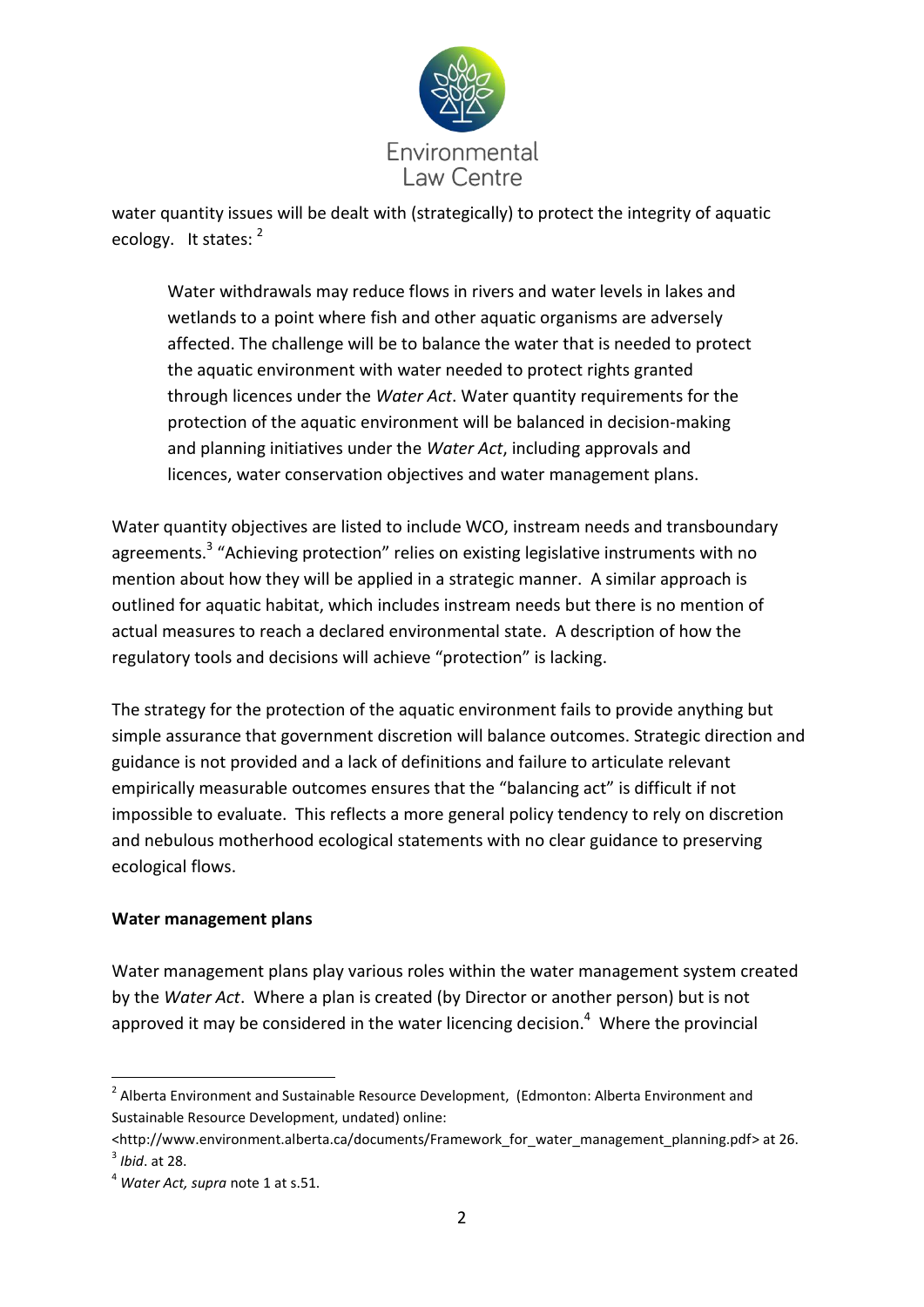

cabinet has approved management plans they form a mandatory consideration of the Director in making these decisions.<sup>5</sup> The plans are also relevant to:

- **Enabling water allocation transfers;**<sup>6</sup>
- The matters and factors to be considered in relation to a transfer of an allocation;<sup>7</sup>
- **•** Setting volumes for exempt agricultural users and registered users;<sup>8</sup>
- Setting the number of households that may draw water for household purposes, as defined by the Act; $9$
- Place limitations on diversions within a subdivision in certain circumstances:  $10$
- $\bullet$  In deciding whether to cease accepting licence applications;<sup>11</sup> and
- In deciding not to renew a licence (where inconsistent with an approved plan);<sup>12</sup>

The plans themselves are forward looking and provide little in the way of certainty for addressing past over-allocation of the resource or changing circumstances in flow. This is particularly the case where an over-allocated basin has a large volume of diversions granted in deemed licences, which are not subject to renewal and updating.

# **Example of the Approved South Saskatchewan Water Management Plan**

The *Approved Water Management Plan for the South Saskatchewan River Basin (Alberta)*  closed the majority of the basin to further surface water allocations, enabled water allocation transfers, and set a WCO for the basin at either 45% of the natural rate of flow, or

 5 *Ibid.* at s.11, s.38 re approvals, and s.51 re licences.

<sup>6</sup> *Ibid.* at s.81.

<sup>7</sup> *Ibid.* at s.81

<sup>8</sup> *Ibid.* at s.19 and at s.73(3).

<sup>9</sup> *Ibid.* at s.21.

<sup>10</sup> *Ibid.* at s.23

<sup>11</sup> *Ibid.* at s.53(3)

<sup>12</sup> *Ibid.* at s.60(3)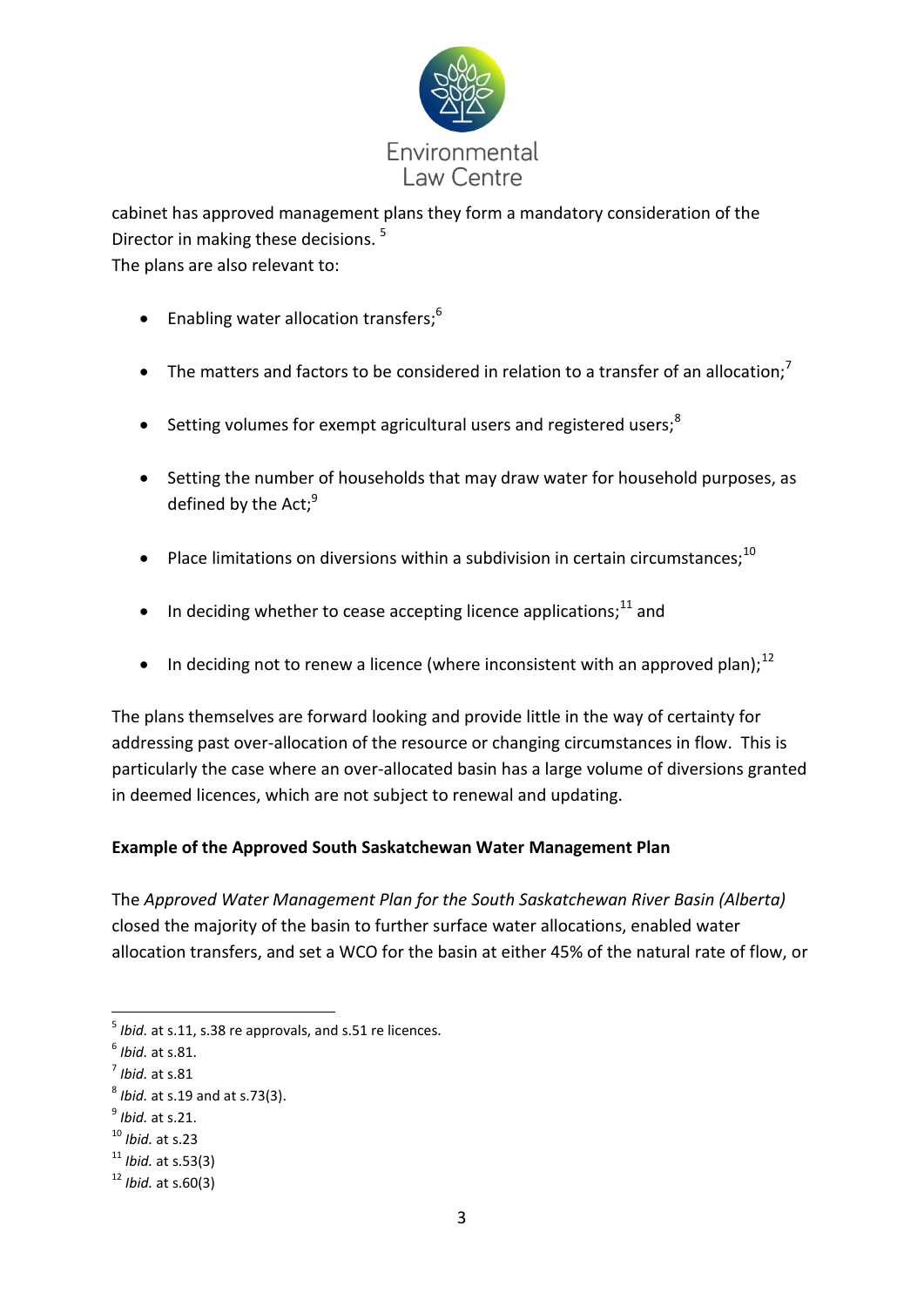

the existing instream objective increased by 10%, whichever is the greater at any point in time". $13$ 

In addition the plan prescribed the "matters and factors" that must be considered during transfer decisions and licence decisions. The Plan recommended holding back 10% of any transfer amount unless there are compelling reasons not to do so.<sup>14</sup> It is recognized that these holdbacks could "help increase the flows of highly-allocated rivers by a small amount, or at least help offset increases in water use by the new licence holder".<sup>15</sup>

The matters and factors to be considered in a transfer decision are generally framed in minimizing the likelihood of "significant adverse effects" on:

- The aquatic environment;
- Existing instream objectives and/or WCO;
- Public health and safety;
- Assimilative capacity; and
- Groundwater quantity or quality.

The plan also included various recommendations that could feasibly serve EF, including:  $^{16}$ 

- Improved dam management;
- Improved protection and management of riparian vegetation;
- Encouragement of voluntary actions for flow restoration (particularly during critical periods)

The plan also recommended amending the *Water Act* to allow for WCO licences to be held by private parties when "obtained under the transfer provisions of the *Water Act*, allowing for partial licence cancellations, and allowing for future unallocated water to be part of existing Crown Reservations."<sup>17</sup>

# **Water conservation objectives: setting and licencing**

<sup>16</sup> *Ibid.* at 16.

<sup>1</sup> <sup>13</sup> Alberta Environment (Edmonton: Alberta Environment, 2006), online: Alberta Environment and Parks <http://aep.alberta.ca/water/programs-and-services/river-management-frameworks/south-saskatchewanriver-basin-approved-water-management-plan/documents/SSRB-ApprovedWaterManagementPlan-2006.pdf> at 8.

<sup>14</sup> *Ibid.* at 12.

<sup>15</sup> *Ibid.*

<sup>17</sup> *Ibid.* at 17.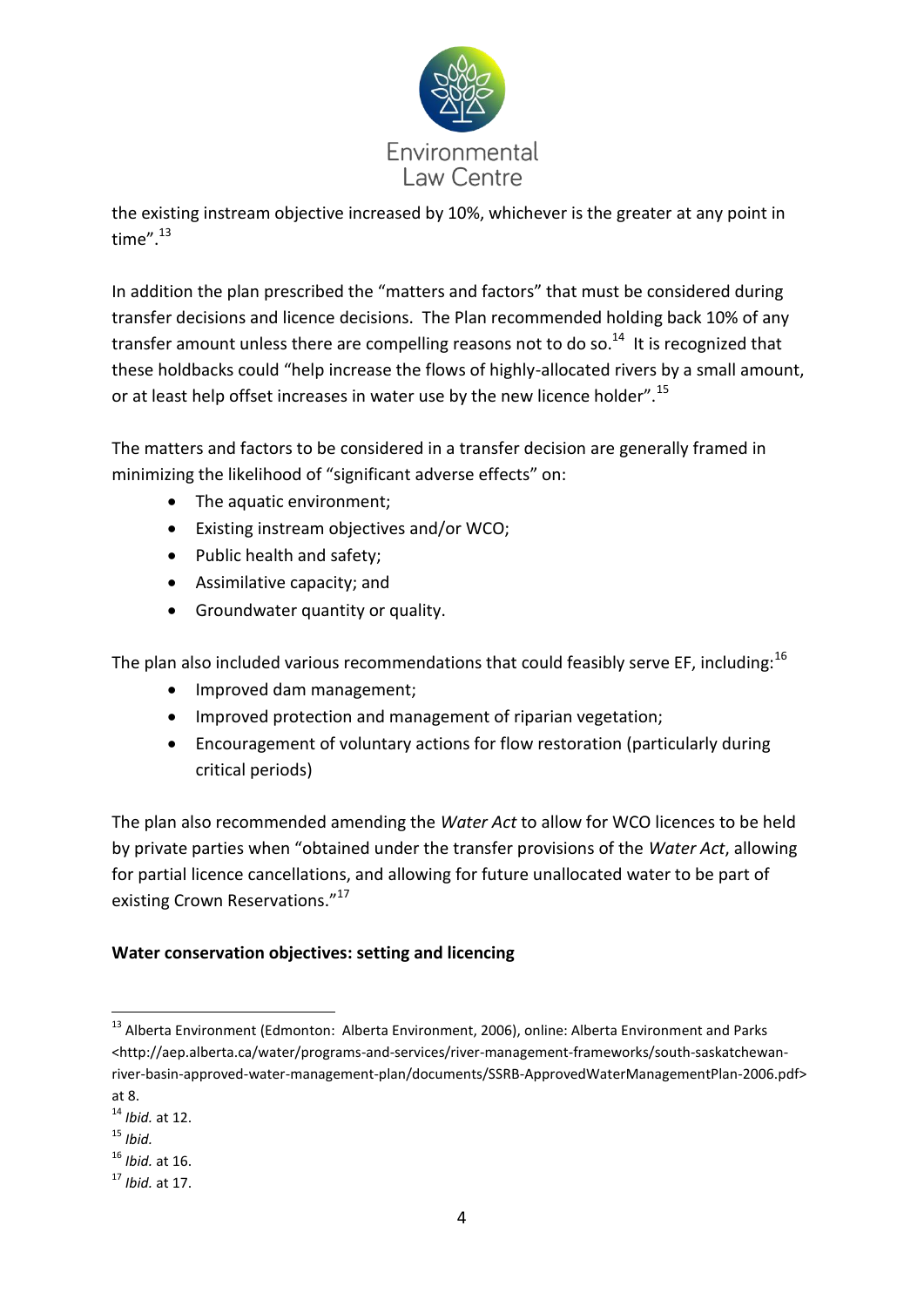

Water conservation objectives or WCOs are a primary tool to protect instream flows in the province. WCOs are further defined by the *Water Act* as an amount and quality of water to be necessary for:  $^{18}$ 

- (i) protection of a natural water body or its aquatic environment, or any part of them,
- (ii) protection of tourism, recreational, transportation or waste assimilation uses of water, or
- (iii) management of fish or wildlife,

 and may include water necessary for the rate of flow of water or water level requirements.

The setting of the WCO and licencing of a WCO amount are two distinct concepts. Only the government may hold licences for the purpose of implementing a WCO.  $^{19}$  Once a WCO is established there is no requirement that a licence be issued for its protection. A WCO may be designated by the Director (with public consultation mandated) or may be derived through the water management planning process.<sup>20</sup> A WCO may be used as a reason to not renew a licence under the *Act* at the discretion of the Director*. <sup>21</sup>* WCOs are also discretionary considerations that the Director may incorporate into decision making around preliminary certificates and in deciding to take a water conservation holdback when authorizing a water allocation transfer. $^{22}$ 

# **Water allocation transfers and conservation holdbacks**

<sup>18</sup> *Ibid.* at s.1(1)(hhh)

<sup>19</sup> *Water Act, supra* note 1 at s. 51(2) (2) On application by the Government in accordance with this Act, the Director may issue a licence to the Government but to no other person, or may refuse to issue a licence, for

<sup>(</sup>a) the diversion of water,

<sup>(</sup>b) the operation of a works, or

<sup>(</sup>c) providing or maintaining a rate of flow of water or water level requirements for the purpose of implementing a water conservation objective.

<sup>&</sup>lt;sup>20</sup> For example see the South Saskatchewan River Basin Approved Water Management Plan, supra note 13.

<sup>21</sup> *Water Act*, *supra* note 1 at s. 60 (3)(c).

 $22$  *Ibid.* at ss. 66(3)(c) and s.83(1)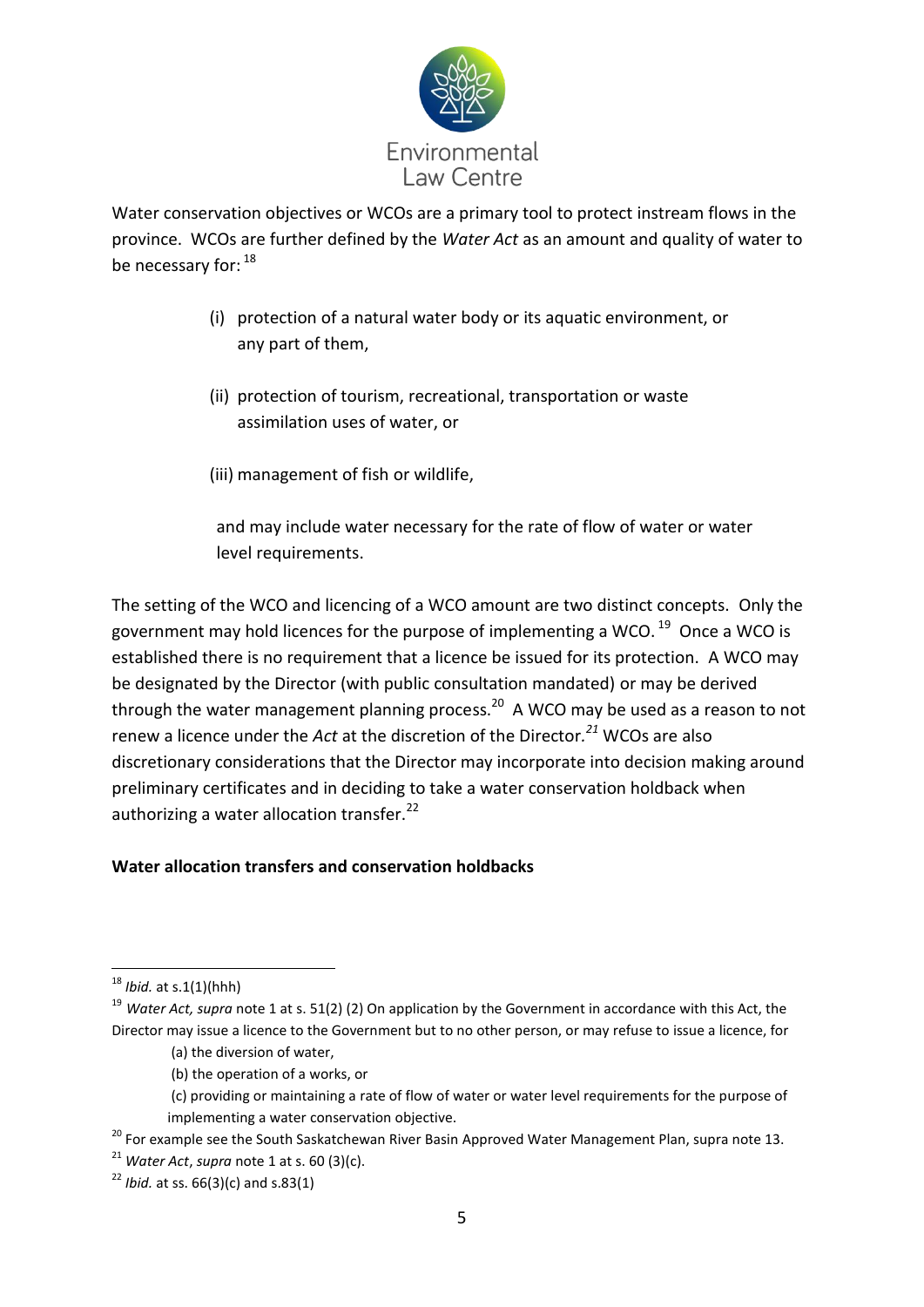

The passage of the *Water Act* did provide the Crown with a key tool to augment how the prior allocation system worked by allowing the transfer of an water allocation under an existing water licence to another party.<sup>23</sup> These transfers are only possible in an area where an approved water management plan enables them or by order of the Lieutenant Governor in Council.

Transfer applications and decisions are conducted pursuant to Part 5, Division 2 of the *Water Act*. The Director makes the transfer decisions pursuant to the Act and is prohibited by from approving a transfer where he or she is of the opinion that the proposed transfer impairs the water use of other users or is likely the cause a significant adverse effect on the aquatic environment.<sup>24</sup>

This power could feasibly be used by the Crown to purchase environmental or instream flows from senior licence holders so long as a willing seller was identified. The ability to transfer an allocation is also a key enabler of water markets and possibly, water trusts.

A "water conservation holdback" provision in the *Water Act* allows the Director to holdback up to 10% of the allocation being transferred when a transfer is approved.<sup>25</sup> Water conservation holdbacks can only be made at the time of the issuance of the new licence that resulted from the transfer.<sup>26</sup>

What happens to the water being held back may vary but the *Act* stipulates some limitations, namely: $27$ 

- it may "remain in the natural water body, for the purposes of providing or maintaining a rate of flow of water or water level requirements, without issuing a licence for that water,"
- it may be added to an existing Crown reserve under s.35 (described *supra*); or
- the Director may issue a licence to the Government for the purposes of a WCO under section 51(2).

<sup>-</sup><sup>23</sup> *Ibid*. at s.81.

<sup>24</sup> *Ibid*. at s. 82(3).

<sup>25</sup> *Ibid*. at s.83.

 $^{26}$  *Ibid.* 

<sup>27</sup> *Ibid.*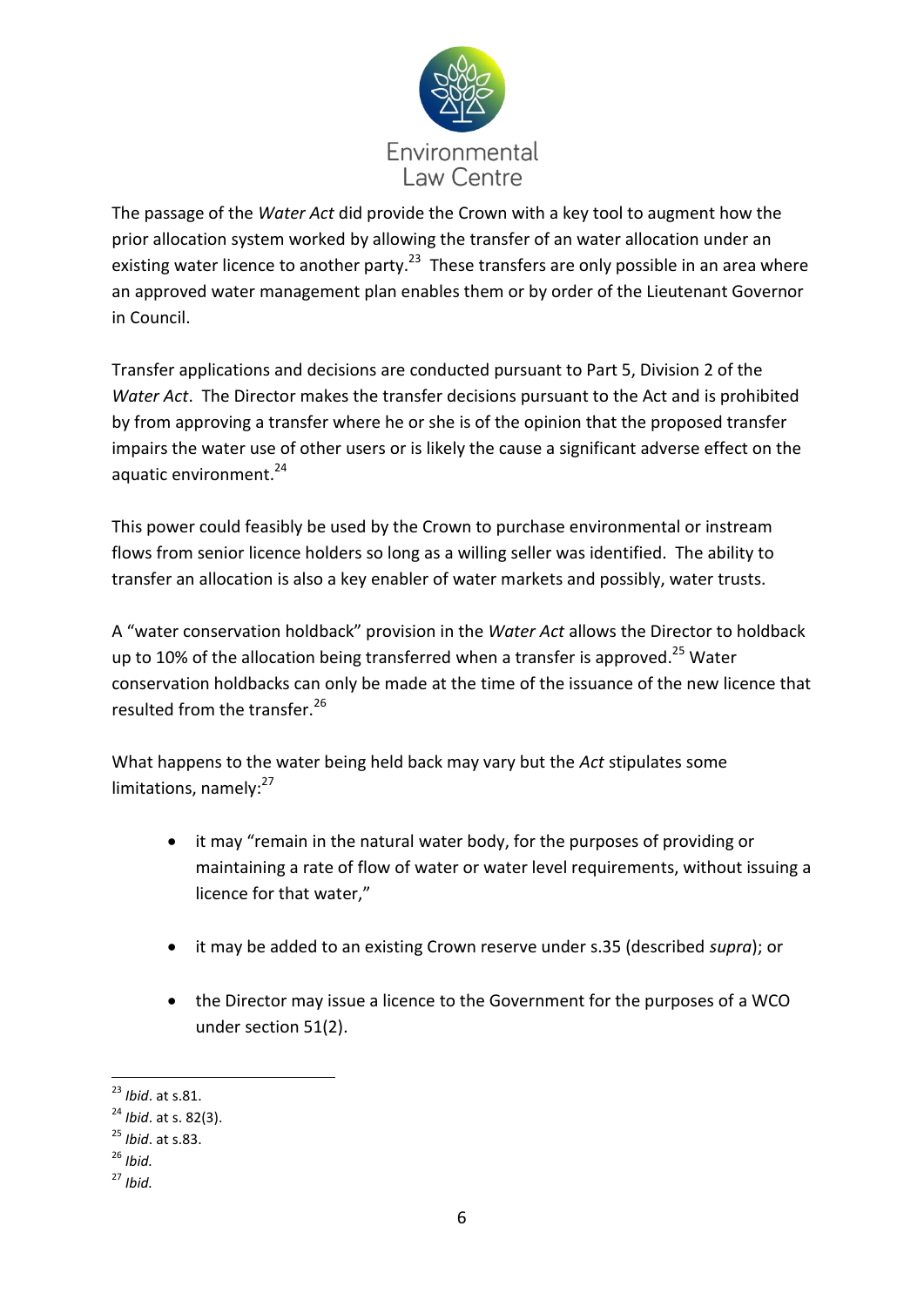

#### **Crown Reserves**

The government may also reserve the issuance of a Ministerial Order.<sup>28</sup> A priority number can be allocated to the reserved water, mimicking a licence being granted for the reserve water. In this way the Minister may hold or reserve water for specified purposes.<sup>29</sup> The order stipulates the nature and condition on which the water is to be reserved and directs the Director in how the reserved water is to be treated.<sup>30</sup>

For example, the *Bow, Oldman and South Saskatchewan River Basin Water Allocation Order* was put in place to reserve all water that was not allocated under a licence or registration at the time the order was made.<sup>31</sup> The order outlines when and to whom an allocation may be made by the Director and limits the Director's discretion to allocate water.<sup>32</sup>

### **Halting acceptance** *Water Act* **licence applications.**

The *Water Act* empowers the Director with the ability to "close" water bodies from further applications for diversions by stopping acceptance of applications for diversions for a specified time.<sup>33</sup> This process is initiated by providing notice that no further application will be accepted and any applications received by the Director after the notice date will not be accepted (although licences for temporary diversions may still be accepted).<sup>34</sup> This is a discretionary power of the Director accompanied by some specified considerations and the need to conduct a public review if the timeline is to be extended.<sup>35</sup>

This discretion was used in conjunction with the approved water management plan for surface water applications in the *Approved Water Management plan for the South Saskatchewan River.*

<sup>-</sup><sup>28</sup> *Ibid.* at s.35.

<sup>29</sup> *Ibid.*

<sup>30</sup> *Ibid.* at s.35(3).

<sup>31</sup> See *Oldman and South Saskatchewan River Basin Water Allocation Order*, Alta Reg 171/2007.

 $32$  The reserve water may only be issued for use by First Nations, WCO, storage (if it is for the protection of the quality environment), and to improve availability to existing licenced and registered users. *Ibid*. at s.3*.* Also see the *Oldman River Basin Water Allocation Order*, Alta Reg. 319/2003.

<sup>33</sup> *Water Act*, *supra* note 1 at s. 53.

<sup>&</sup>lt;sup>34</sup> *Ibid.* at s. 53(4) and 110(4).

 $35$  *Ihid.* at s.53.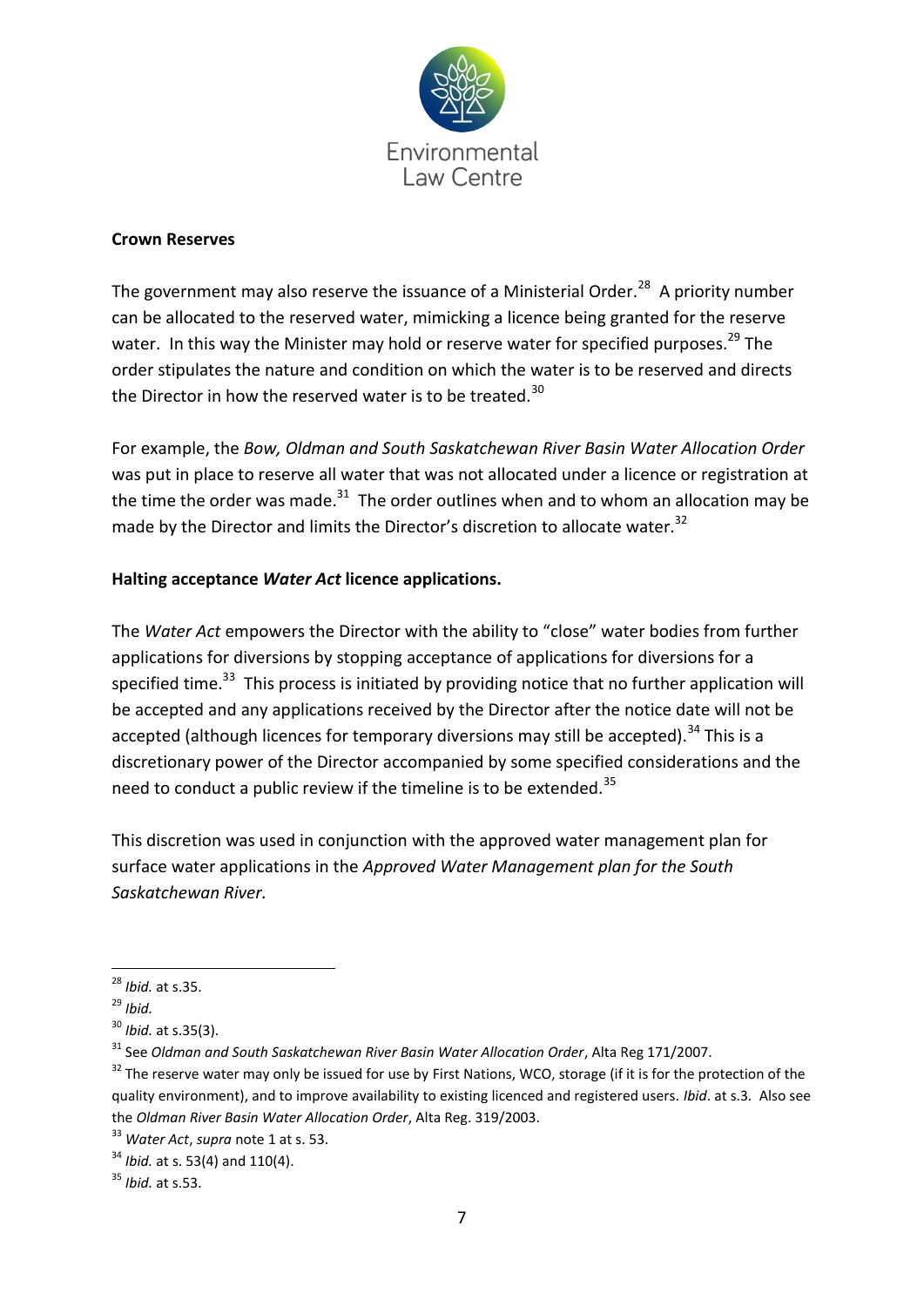

#### **Amending licences**

The *Water Act* prescribes a variety of instances where water licences may be amended, suspended or cancelled.<sup>36</sup> For specific environmental purposes this is limited to instances where there is a "significant adverse effect on the aquatic environment" that has or may occur and effect was not reasonably foreseeable at the time the licence was issued.<sup>37</sup> Licence amendments are further constrained as any changes cannot decrease the allocated volume.<sup>38</sup> Where the Director suspends the licence compensation is payable.<sup>39</sup> This provision has limited value for more senior licences as only those "licences issued under this Act" may suspended or cancelled.<sup>40</sup>

The Director may cancel a licence where there has been no diversion of any water allocated or there has been a failure to exercise rights granted under the licence.<sup>41</sup>

#### **Licence renewals**

Licences issued under the *Water Act* are valid for specific periods of time, after which they must be renewed. There are several discretionary provisions through which the Director may refuse to renew a licence under the act including, if:

s.60(3)

(c) the water conservation objective of a natural water body from which the diversion of water will be made is not being met,

[or]

(d) the renewal, in the opinion of the Director, would cause a significant adverse effect on the aquatic environment.

#### **Limiting diversions through licence conditions**

<sup>&</sup>lt;sup>36</sup> Ibid. at ss. 54 & 55.

<sup>37</sup> *Ibid.* at s. 55(2).

<sup>38</sup> *Ibid.* at s. 55(2).

<sup>39</sup> *Ibid.*

<sup>40</sup> *Ibid.*

<sup>41</sup> *Ibid.* at s.55(1)(f).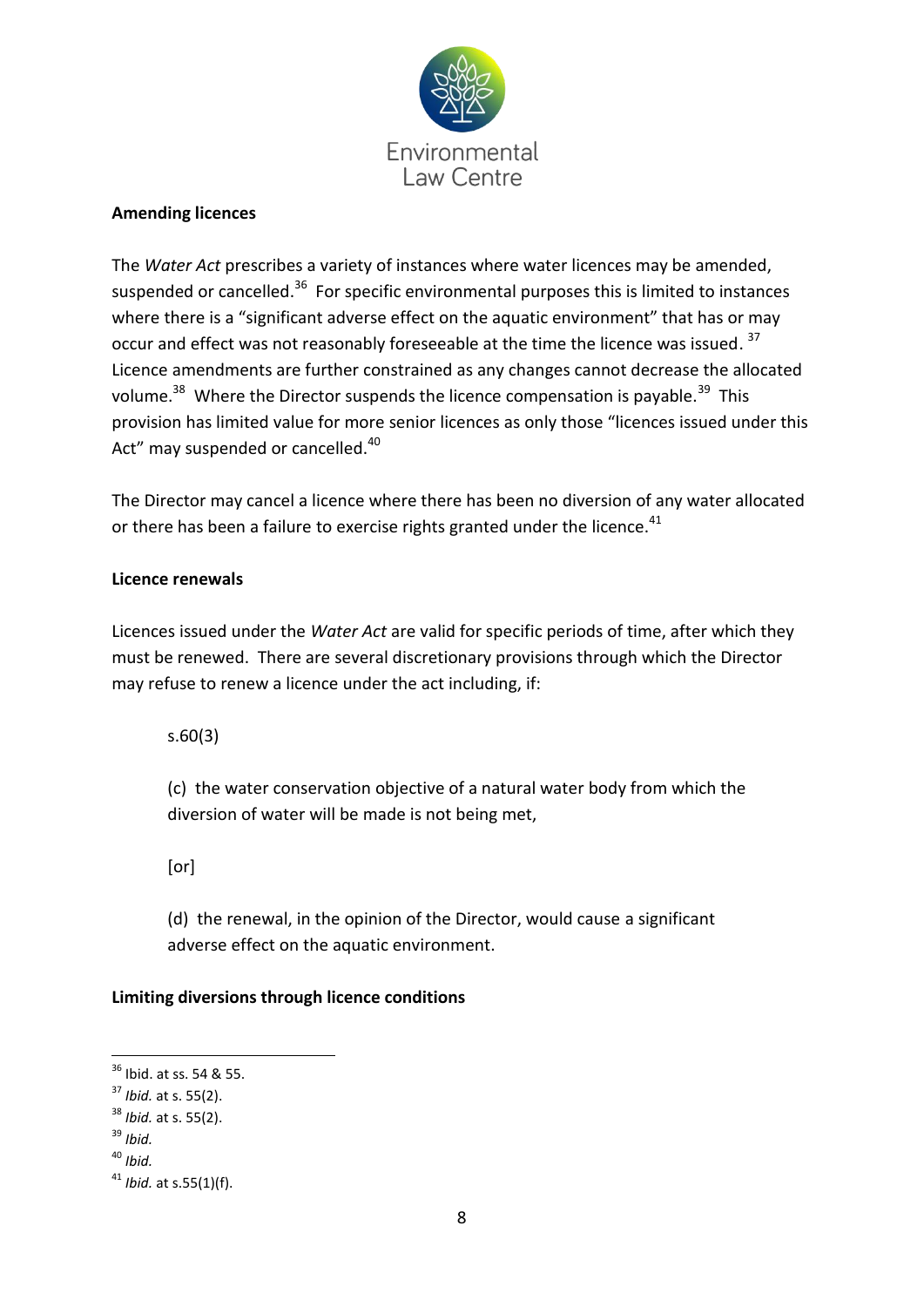

Licences issued under the *Water Act* and predecessor legislation typically include some condition that allow for government discretion to limit activities or review licences to ensure they are meeting the public interest or specific ecological goals (framed as a WCO or otherwise). The nature and scope of government discretion to suspend or limit diversions from historically granted licences is difficult to assess on a broad level, requiring a case by case assessment of the language of the condition itself. There is likely significant litigation risk in any exercise of discretion that would limit diversions for historically granted licences as well, which confounds the use of government discretion operating to protect EF.

# **Participation in decisions – limits to "shared responsibility"**

The structure of our water allocation legislation in Alberta creates a disconnect between the idea of shared responsibility for environmental outcomes and ability of individuals to contribute to environmental flows. While individual Albertans can participate in water management planning processes, their ability to participate directly in decision-making is significantly limited. Participation rights in licence decisions under the *Water Act* are limited to those who are "directly affected" by a decision, a characterization that has been narrowly applied to mean a direct health or property interest. $42$ 

Licences granted prior to the passage of the *Water Act* and even those granted since its coming into force are largely devoid of mechanisms to allow for EF actions and broader "shared responsibility".

# **Alberta policy serving environmental flows**

There are various policies that are relevant to the protection of environmental flows in Alberta. The most relevant policy documents and the related outcomes are set out below in Table 1A.

# **Table 1A: Policy direction for EF:** *Water for Life* **evolution**

| <b>Policy</b> | EF goal (summary) | Outcomes include |
|---------------|-------------------|------------------|
| document      |                   |                  |

<sup>42</sup> See ss. 109 &115 of the *Water Act*, *supra* note 1. This narrow legal test for standing to participate in licence decisions (and appeals) ensures that only private interests are considered in these decisions, something that, in most instances, will be odds with instream flow needs.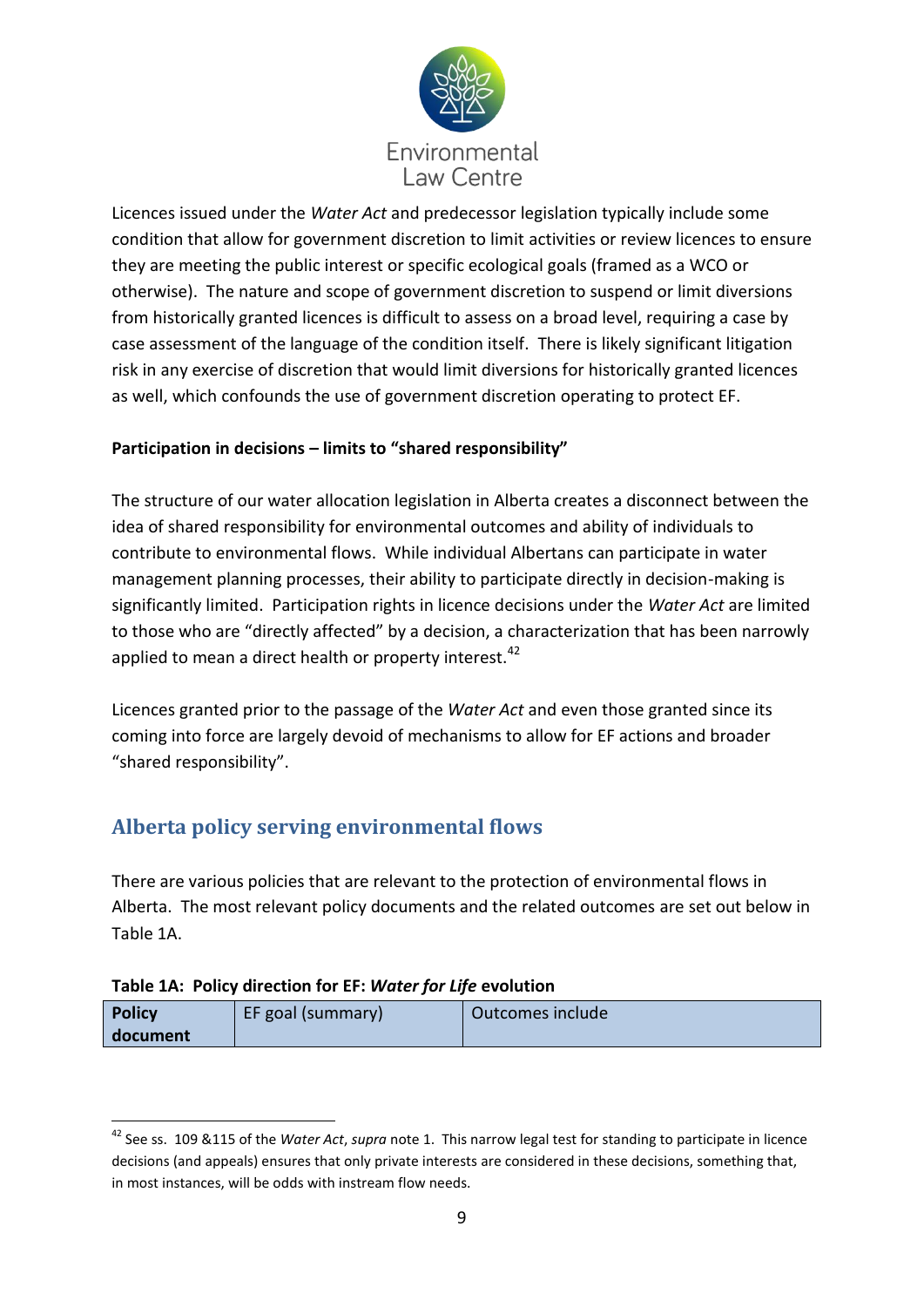

| Water for Life:  | EF goal of "healthy aquatic | Short, medium and long term outcomes:          |
|------------------|-----------------------------|------------------------------------------------|
| Alberta's        | ecosystems" (HAE)           | Protecting critical areas                      |
| strategy for     | "Albertans are assured that | Setting water management                       |
| sustainability   | Alberta's aquatic           | objectives                                     |
| policy (Water    | ecosystems are maintained   | Management and allocation to<br>$\bullet$      |
| for Life) (2003) | and protected."             | sustain aquatic ecosystems                     |
| 43               |                             | Knowledge and tools are there for<br>$\bullet$ |
|                  | <b>Key Directions:</b>      | protection                                     |
|                  | Knowledge and               | Communities demonstrate                        |
|                  | research                    | leadership                                     |
|                  | Partnerships                |                                                |
|                  | Water conservation          |                                                |
| Water for Life:  | HAE goal is maintained      | Outcomes include:                              |
| a renewal        | "Albertans are assured that | • Protection of aquatic                        |
| $(2008)^{44}$    | Alberta's aquatic           | ecosystems in critical areas;                  |
|                  | ecosystems are maintained   | • Establishment of priorities for              |
|                  | and protected."             | sustaining aquatic ecosystems                  |
|                  |                             | to be implemented through                      |
|                  | Key directions remain       | watershed plans; and                           |
|                  | unchanged.                  | Management and allocation of                   |
|                  |                             | water to sustain aquatic                       |
|                  |                             | ecosystems and ensure their                    |
|                  |                             | contribution to Alberta's                      |
|                  |                             | natural capital and quality of                 |
|                  |                             | life is maintained.                            |
|                  |                             | Key actions include:                           |
|                  |                             | • Develop a provincial action                  |
|                  |                             | plan to improve the health of                  |
|                  |                             | significantly impacted aquatic                 |
|                  |                             | ecosystems;                                    |
|                  |                             | • Set water conservation                       |
|                  |                             | objectives on all major basins;                |
|                  |                             | and                                            |

<sup>43</sup> Government of Alberta, *Water for Life: Alberta's strategy for sustainability policy* (Edmonton: Government of Alberta 2003), online: Alberta Environment and Sustainable Resource Development <http://environment.gov.ab.ca/info/library/6190.pdf >.

<sup>44</sup> Government of Alberta, *Water For Life: A Renewal* (Edmonton: Government of Alberta, 2008), online: Alberta Environment and Sustainable Resource Development

<sup>&</sup>lt;http://environment.gov.ab.ca/info/library/8035.pdf>.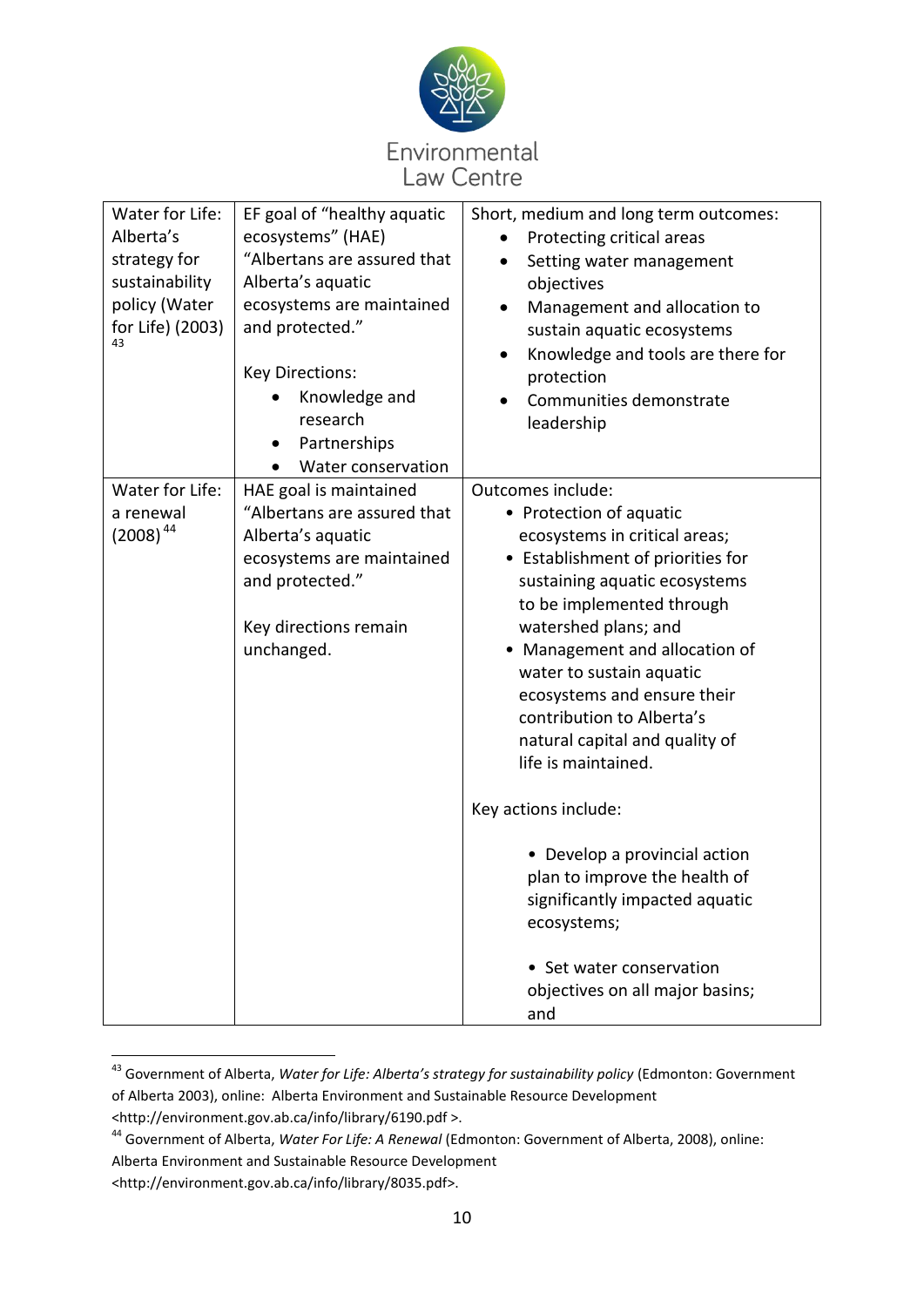

|                                                                 |                                                                                                                                                                                                         | • Finalize and implement a<br>new wetland policy for Alberta.                                                                                                                                                                                                                                                                                                                                                                                                                                                                                                                                                                                                                                    |
|-----------------------------------------------------------------|---------------------------------------------------------------------------------------------------------------------------------------------------------------------------------------------------------|--------------------------------------------------------------------------------------------------------------------------------------------------------------------------------------------------------------------------------------------------------------------------------------------------------------------------------------------------------------------------------------------------------------------------------------------------------------------------------------------------------------------------------------------------------------------------------------------------------------------------------------------------------------------------------------------------|
| Our Water,<br>Our Future: A<br>Plan For Action<br>$(2014)^{45}$ | Maintains water for life<br>goals with focus on<br>immediate priorities of:<br><b>Healthy lakes</b><br><b>Hydraulic fracturing</b><br>and water<br>Drinking water and<br>wastewater<br>Water management | Water quantity/EF actions include:<br>Examine approaches for establishing<br>protected water through<br>government-led initiatives and<br>support research<br>Examine regional opportunities for<br>٠<br>water and wastewater reuse<br>Examine water storage potential in<br><b>SSRB</b><br>Pilot projects for water storage<br>management opportunities in the<br><b>SSRB</b><br>Focus on demonstrable increase in<br>water use efficiency and productivity<br>Examine potential climate impacts in<br>the SSRB<br>Increase knowledge and awareness<br>of lake issues<br>Long term action<br>Water management system is<br>optimized (through demand and<br>supply side actions) and clarified. |

Government actions in support of environmental flows under the policy goal of "Healthy Aquatic Ecosystem" have been slow moving. Some important research into flows and management options has been undertaken including on the Bow River; however, translating the research into environmental outcomes has not been forthcoming.<sup>46</sup>

<sup>&</sup>lt;sup>45</sup> Government of Alberta,(Edmonton: Government of Alberta, 2014), online: Alberta Environment and Sustainable Resource Development <http://esrd.alberta.ca/water/waterconversation/documents/WaterFuture-PlanAction-Nov2014.pdf>.

<sup>46</sup> See Bow River Project, Research Consortium *Bow River Project Final Report* (2010), online: <http://albertawater.com/bow-river-project-final-report>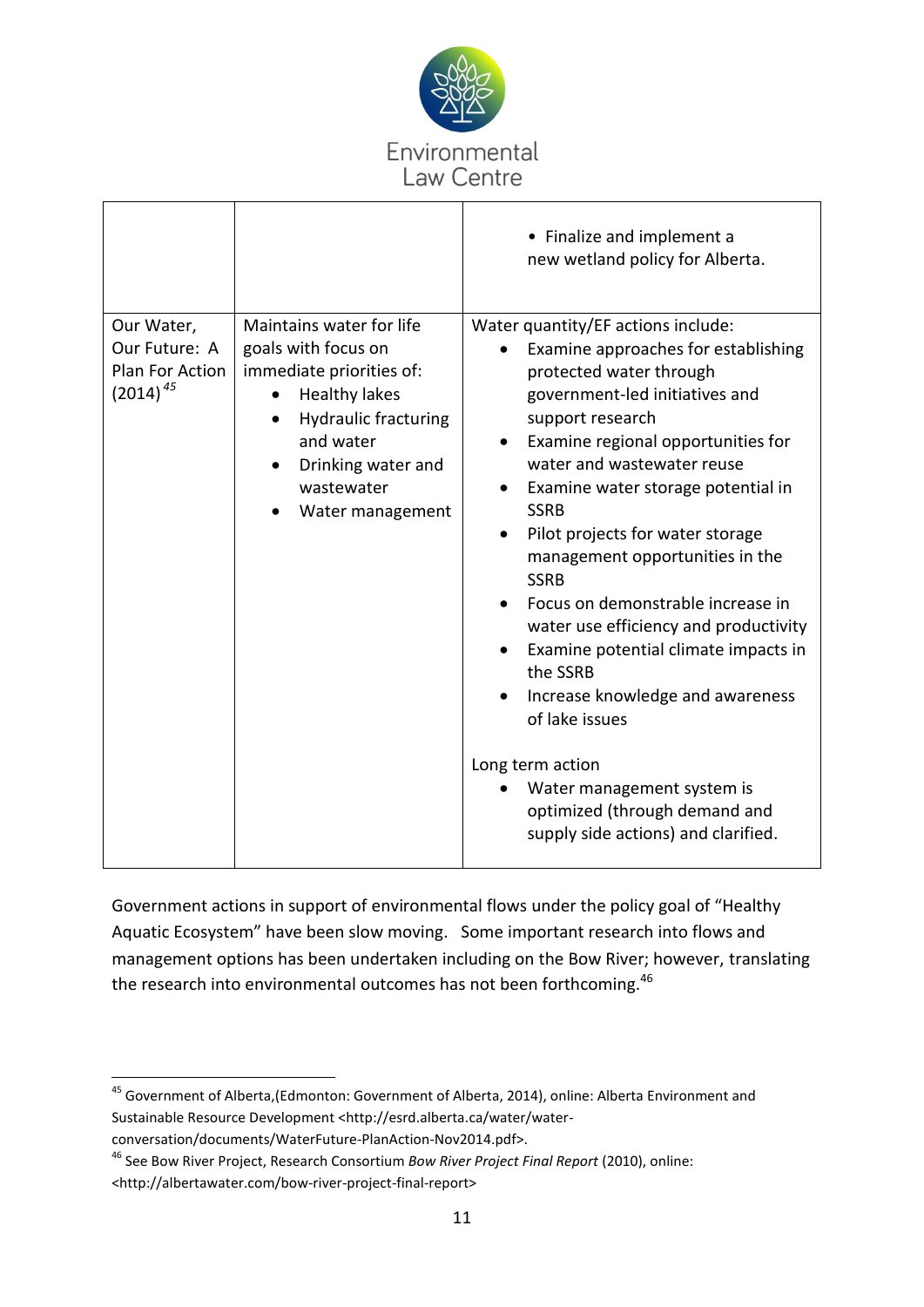

The setting of water management objectives and priorities through watershed plans is still ongoing in most basins and the "knowledge and tools" for Albertans to "implement actions to maintain or improve Alberta's water resources" are sparse when it comes to preserving flows (other than voluntary non-use and conservation which results in water remaining instream). WCOs have yet to be set in all basins and specific action plans to improve health have yet to be published.

The focus has remained on partnerships and voluntary action. The original strategy notes:<sup>47</sup>

… citizens, communities, industries and governments all share responsibility for the wise use and sustainability of their watersheds. Albertans must work together to set objectives for the watershed, identify issues, monitor the condition of the watershed and continuously adjust their use of water and activities on the landscape that affect the water.

Water conservation, efficiency and productivity have received significant focus but remain linked to EF in a volunteer fashion.<sup>48</sup> Further a wetland policy for Alberta has yet to be implemented.

# **Integrated watershed management plans**

Integrated watershed management plans (IWMP) are a product of the *Water for Life Strategy* and are created by regional Watershed Planning and Advisory Councils with the intent of integrating land and water management. IWMPs are purely advisory in their nature (except where a "water management plan" as described in the *Water Act* is embedded within the broader watershed plan).

<sup>-</sup><sup>47</sup> *Ibid.* at 15.

<sup>48</sup> Alberta Water Council, *Water Conservation, Efficiency and Productivity: Principles, Definitions, Performance Measures and Environmental Indicators* (Edmonton: Alberta Water Council , 2007), online: Alberta Water Council <http://www.awchome.ca/Portals/0/pdfs/CEP\_Definitions\_Final\_Report.pdf>\_at p. 1.The plan states a long term goal as "The overall efficiency and productivity of water use in Alberta has improved by 30 per cent from 2005 levels by 2015 (firm targets to be determined by the Provincial Water Advisory Council)". Negotiations had occurred about whether this target and planning process should be mandatory or voluntary. It was contemplated that the use of Conservation, Efficiency and Productivity Plans (CEP Plan) could be used to facilitate gains for ecological flows. While some collateral ecological benefits have likely occurred through the these planning documents there is not set mechanism nor evaluation of "net" benefit or harm to ecological flows as a result of the efficiency and productivity gains. This evaluation of benefits is intended to be carried as future work of the Alberta Water Council.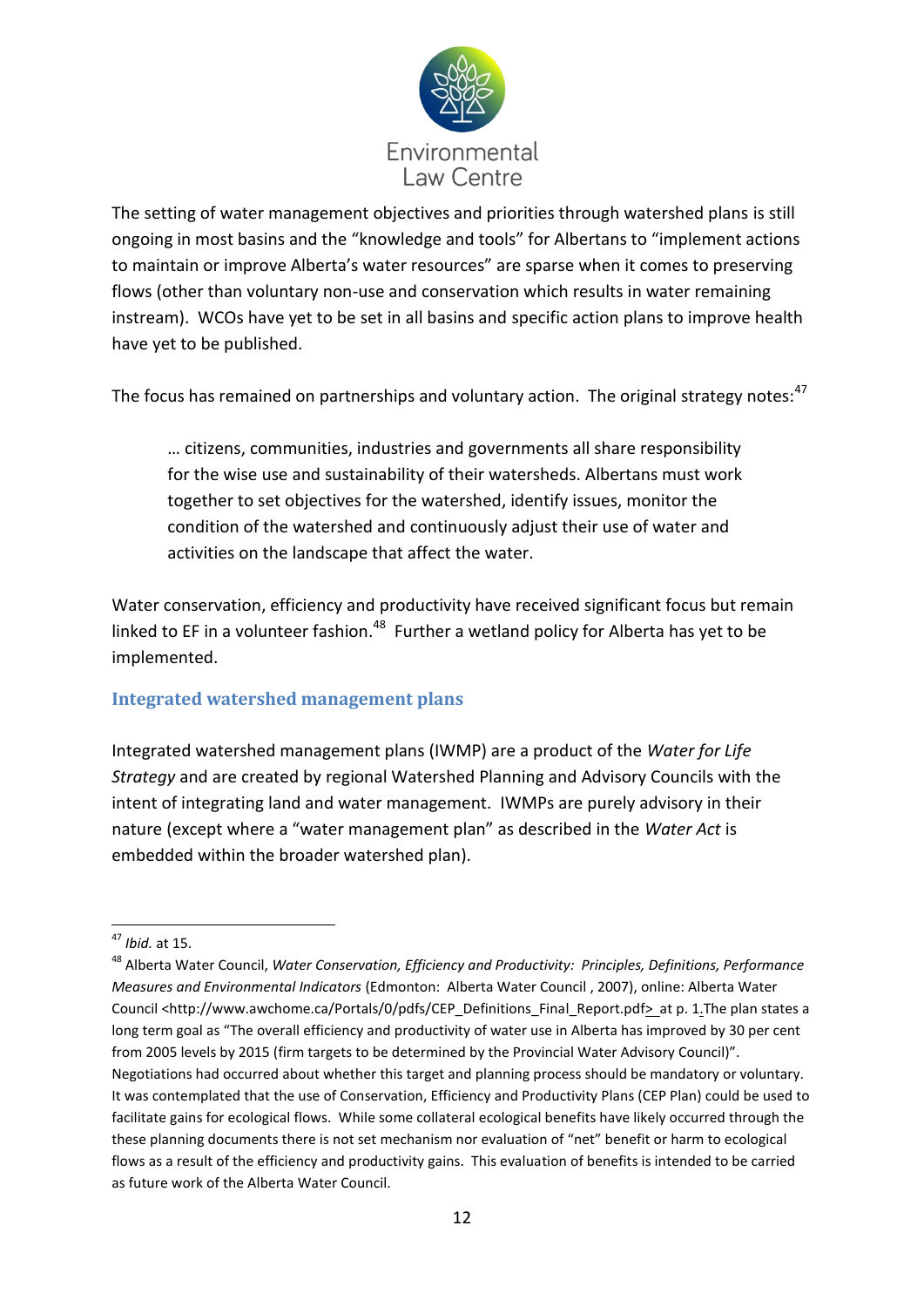

The value of voluntary and advisory IWMPS for achieving environmental outcomes has yet to be established. The creation of IWMPs foster relationships within a watershed; however, the implementation of plan outcomes is likely to be *ad hoc* and opportunistic.<sup>49</sup> If incorporated into binding regional plans in the province these plans would have heightened relevance.

Regardless, IWMPs are not likely to drive significant restoration of flows due to the need to overcome legally entrenched diversion rights under the *Water Act*.

# **Desk-top EF Method**

The Government of Alberta published *A Desk-top Method for Establishing Environmental*  Flows in Alberta Rivers and Streams in 2011.<sup>50</sup> The stated intent of the "Method" was "to provide guidance for the issuance of water licences in unaltered (limited or no extractions) flowing water where no site-specific environmental data exists and where the objective remains to provide full protection of the aquatic ecosystem".<sup>51</sup> The method, being desktop, recognizes that site-specific information for determining impacts of diversions is preferable and that a "one-size-fits all" approach to diversion impacts on EF must be recognized for what it is.

The Method recommends adopting an EF based on a formula resulting in the flow which is: <sup>52</sup>

the greater of either:

A 15 per cent instantaneous reduction from natural flow, or

<sup>-</sup><sup>49</sup> See Jason Unger, *Consistency and Accountability in Implementing Watershed Plans in Alberta: A jurisdictional review and recommendations for reform* (Edmonton: Environmental Law Centre, 2009), online: Environmental Law Centre

<sup>&</sup>lt;http://www.elc.ab.ca/Content\_Files/Files/ELCWtshdPlnImpReviewRecommendations.pdf>

<sup>50</sup> Government of Alberta, *A Desk-top Method for Establishing Environmental Flows in Alberta Rivers and Streams* (Edmonton: Government of Alberta, 2011), online: Alberta Environment and Sustainable Resource Development <http://www.environment.gov.ab.ca/info/library/8371.pdf>.

<sup>51</sup> *Ibid.* at 2.

<sup>52</sup> *Ibid.*